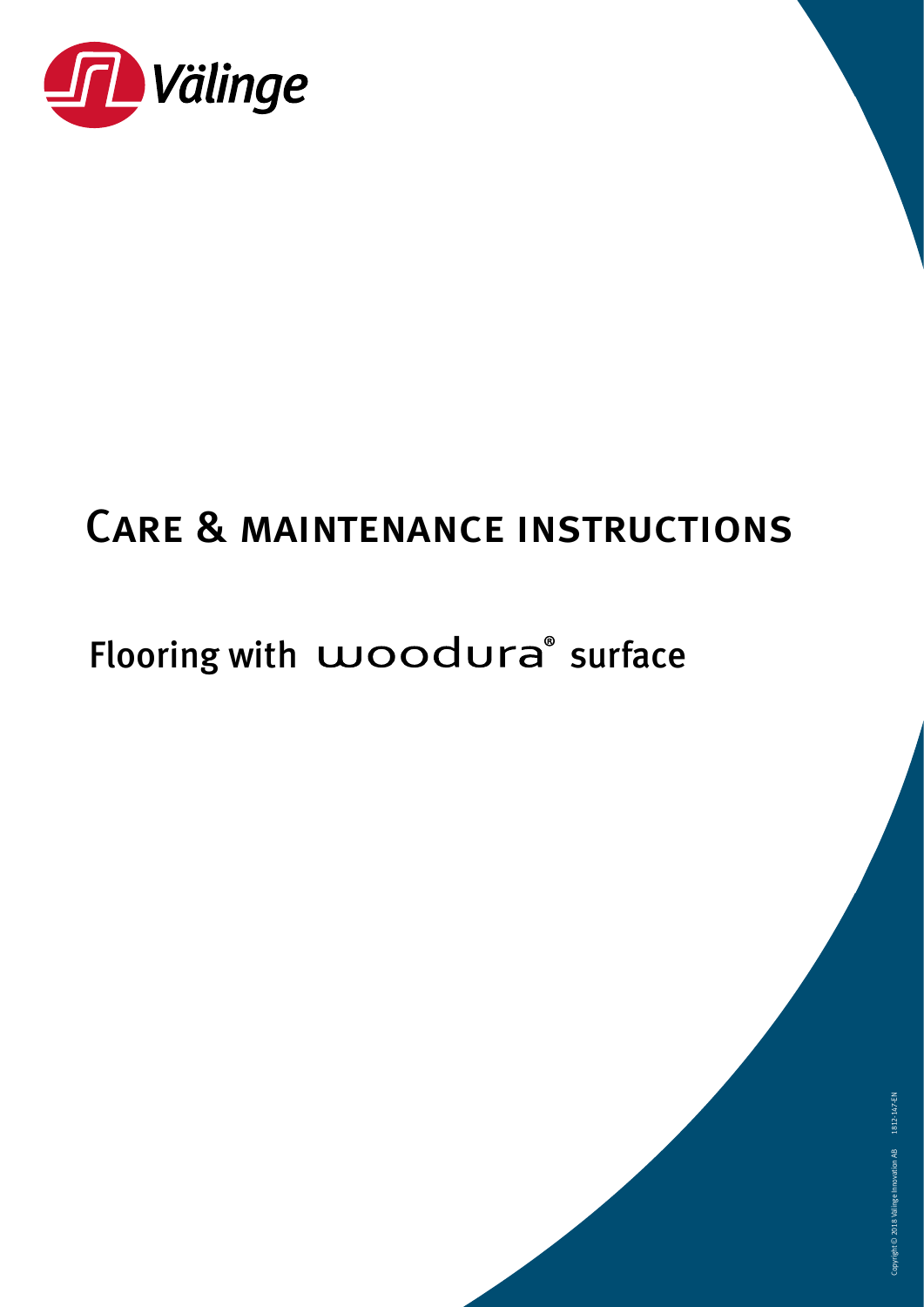### HOW TO TAKE CARE OF CURED WOOD FLOORS

#### GENERAL INFORMATION & RECOMMENDATIONS

- Wood has hygroscopic characteristics, meaning it moves with natural changes of relative humidity: in the summer it normally swells and in winter it normally shrinks. When the wood is shrinking, natural gaps between boards appear. To prevent excessive movement and consequential damage to the floor, the indoor climate should have a temperature between 15-23 ° C and relative air humidity between 30-60% (according to Swedish Standards Institute).
- Keep in mind that underfloor heating dries out the wooden floor more than, for example, radiators. When using underfloor heating, the surface temperature of the floor should never exceed 27  $\degree$  C. Relative humidity in the indoor air increases with everyday activities such as cooking, shower, etc. Green plants and, for example, aquariums provide a moisture supplement to the air. RH can also be increased by using an air humidifier.
- Cured wood flooring with Woodura® surface must not be sanded. Sanding makes the flooring lose the protective surface the technology is based on. Therefore, it is important to maintain and preserve the floor design so the surface will maintain a beautiful appearance for many years.
- Place furniture feet pads with felt on office chairs, bookshelves, mobile containers, etc. Do not use metal pads as they can scratch and leave marks on the floor. Castors must be equipped with soft, standard running surfaces. We recommend using floor coverings for office chairs to protect the floor from wear. Colored rubber, natural rubber or plastic glides, and castors, as well as dark tires (car, equipment or bike) could cause discoloration on the design flooring. Therefore if possible, use only light, non-migrating furniture glides, castors or tires.
- To protect the floor from dirt, a sufficiently large entrance covering must always be laid (e.g a doormat or carpet). We recommend protecting the floor in heavy-wear areas with appropriate floor protection mats (e.g polycarbonate mats).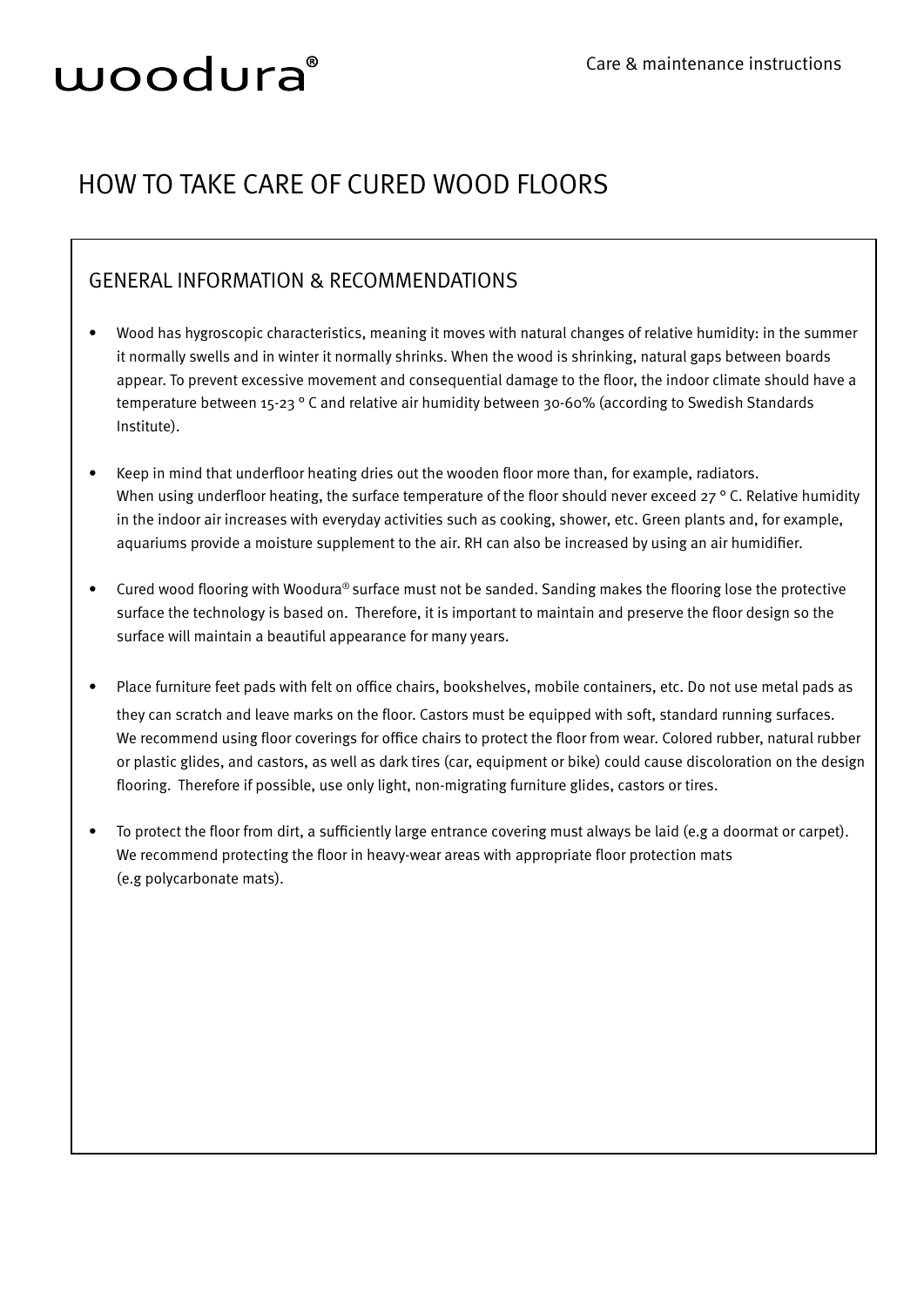#### GENERAL INFORMATION & RECOMMENDATIONS FOR COMMERCIAL AREAS

- The extent of dirt protection depends on the entrance traffic and on the outdoor conditions. Areas in commercial areas are exposed to greater wear than flooring in domestic areas. Floors in public spaces need to be treated with a maintenance oil to meet the requirements they are exposed to. This should be done immediately after the floor is laid, while it is free of furniture.
- Set up a maintenance schedule when the flooring has been installed. The use of a well-planned maintenance schedule allows the floor in commercial premises to have a much longer service life.
- Preventive measures to reduce wear and need for cleaning. The principle is based on having:
	- A properly designed entrance and efficient rough outdoor shoe brushes (preferably under ceiling)
	- Protective mats for dirt, rubber mats with grooves or similar between the outer and inner entrance doors.
	- Textile mats that absorb moisture.
	- Floor coverings for office chairs to protect the floor from wear.
	- Protective felt pads on furniture to avoid unnecessary marks and scratches on the floor.
	- Do not use metal pads as they can scratch and leave marks on the floor.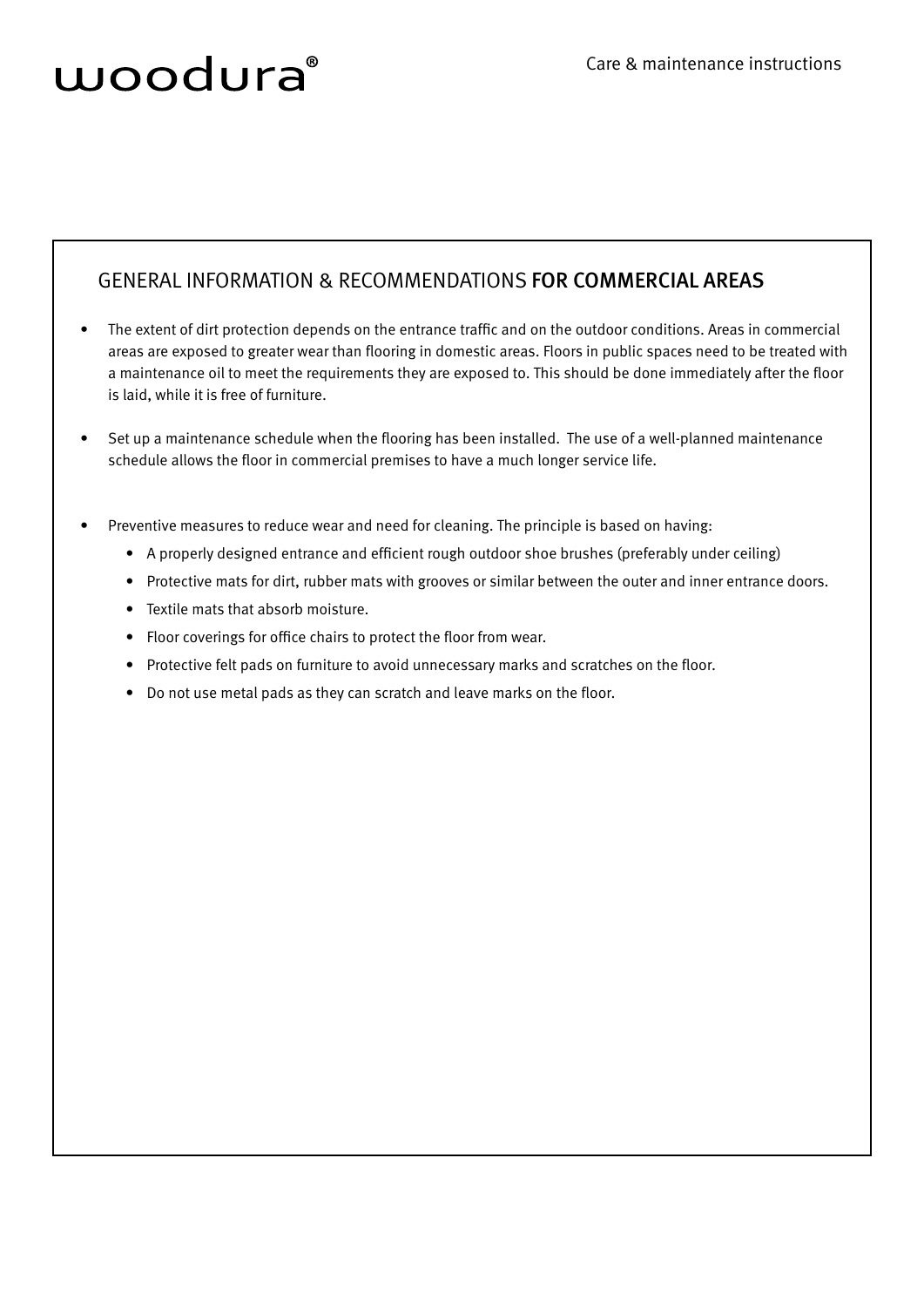#### MAINTENANCE TREATMENT FOR OILED FLOORS



#### AFTER INSTALLATION

Newly installed floor with Woodura® surface must be cleaned after completion of construction work and before first use, in order to remove dirt which has arisen during the installation.

- 1. Use a microfibre dust pad to remove dirt.
- 2. Clean the surface with a cleaning pad and use a pH neutral floor cleaner concentrate for oiled wood floors (e.g Osmo Wash & Care 8016 - use the recommended mixing ratio on the bottle).



#### CLEANING

Use mainly dry methods, such as vacuum cleaners, dust mops or micro mops.

#### For cleaning with floor cleaner concentrate;

- 1. Clean the surface from dirt and debris with a dusting pad or similar or by vacuuming.
- 2. Mix the floor cleaner concentrate with water in a spray bottle (e.g Osmo Wash and Care 8016).
- 3. Spray the cleaner on the cleaning pad.
- 4. Mop the floor. Make sure the solution is absorbed within 1 minute.
- 5. When the microfiber pad gets too dirty; rinse, replace and continue.
- 6. When finished; rinse the microfiber pad and put it in the washing machine on sanitary wash.

Note! Use detergent specially developed for oiled wood floors that will nourish and protect the surface. Normal soap may give the floor a matted appearance and makes the floor more difficult to keep clean.

The floor may only be moistened easily and must be dry within 1 minute, do not let water remain on the surface.

Do not use string mops or sponge mops, they leave streak marks and do not absorb the water enough.

#### STAIN REMOVAL

Remove stains as quickly as possible as instructed below. No warranties apply if using strong stain removal agents in large amounts and hard rubbing the surface.

| <b>TYPE OF STAIN</b>                                                                 | <b>REMOVED WITH</b>                            |
|--------------------------------------------------------------------------------------|------------------------------------------------|
| Asphalt, rubber, oil, shoe polish, soot and dried residue<br>of chocolate or grease. | Osmo Liquid Wax Cleaner Clear 3029, White 3087 |
| Crayons, lipstick, felt-tip pencil.                                                  | Osmo Liquid Wax Cleaner Clear 3029, White 3087 |
| Candle wax, chewing gum.                                                             | Osmo Liquid Wax Cleaner Clear 3029, White 3087 |
| Blood, coffee, tea, soda drinks, wine.                                               | Osmo Spray Cleaner 8026                        |

\* Välinge Innovation has used Osmo products in maintenance testing, therefore we recommend these products. However, similar pH neutral detergents developed for oiled wood floors can also be used.

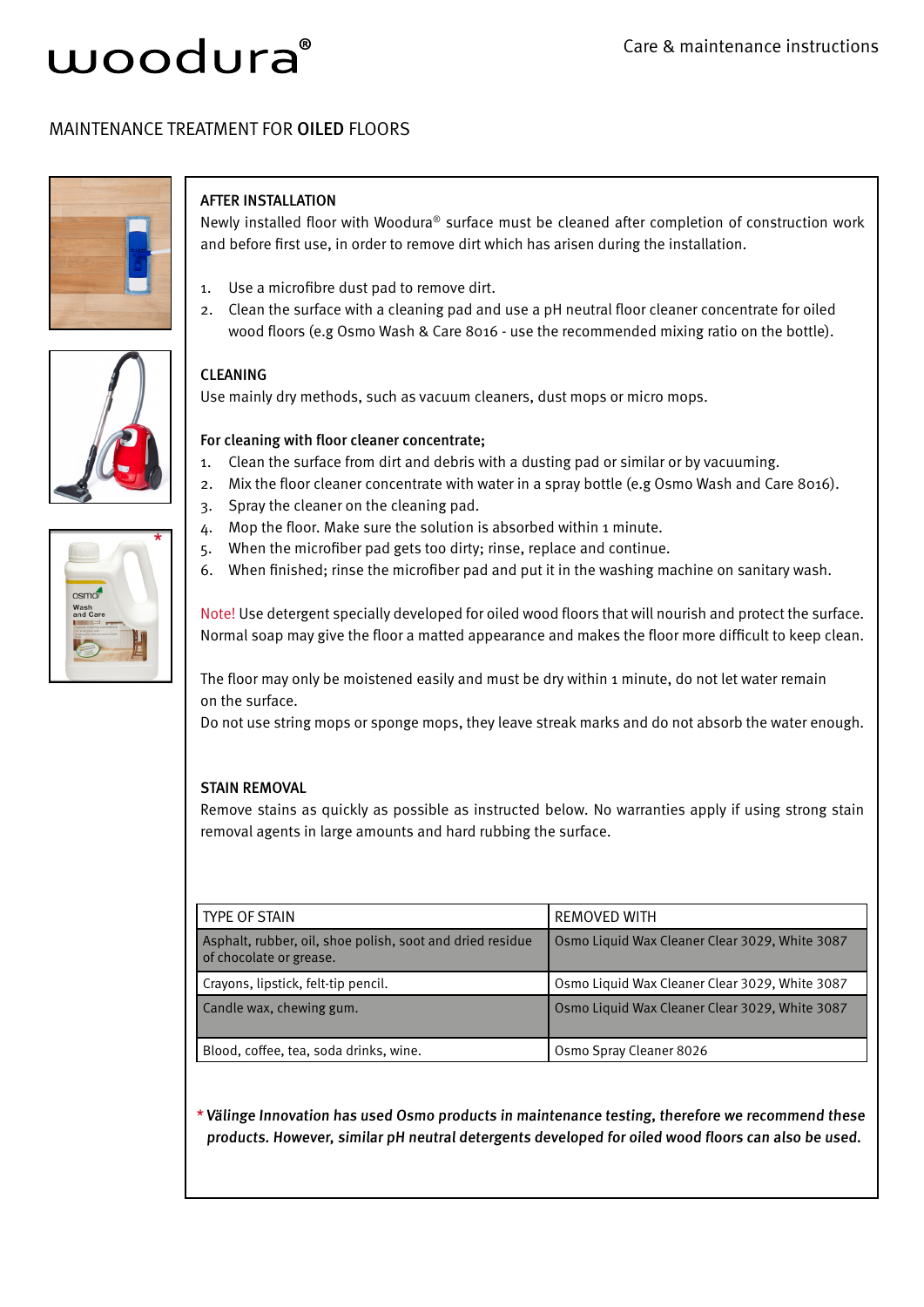#### MAINTENANCE TREATMENT FOR LAQUERED FLOORS



#### AFTER INSTALLATION

Newly installed floor with Woodura® surface must be cleaned after completion of construction work and before first use, in order to remove dirt which has arisen during the installation.

- 1. Use a microfibre dust pad to remove dirt.
- 2. Clean the surface with a cleaning pad and use a pH neutral floor cleaner concentrate for laqured wood floors (e.g Bona Cleaner - use the recommended mixing ratio on the bottle).



Bona Cleaner \*

#### CLEANING

Use mainly dry methods, such as vacuum cleaners, dust mops or micro mops.

#### For cleaning with floor cleaner concentrate;

- 1. Clean the surface from dirt and debris with a dusting pad or similar or by vacuuming.
- 2. Mix the floor cleaner concentrate with water in a spray bottle (use the dosage information on the bottle).
- 3. Spray the cleaner on the cleaning pad.
- 4. Mop the floor. Make sure the solution is absorbed within 1 minute.
- 5. When the microfiber pad gets too dirty; rinse, replace and continue.
- 6. When finished; rinse the microfiber pad and put it in the washing machine on sanitary wash.

Note! Use detergent specially developed for lacquered wood floors. Normal soap may form a fat coating on the surface which makes the floor more difficult to clean.

The floor may only be moistened easily and must be dry within 1 minute, do not let water remain on the surface.

Do not use string mops or sponge mops, they leave streak marks and do not absorb the water enough.

#### STAIN REMOVAL

Remove stains as quickly as possible as instructed below. No warranties apply if using strong stain removal agents in large amounts and hard rubbing the surface.

| <b>TYPE OF STAIN</b>                                                                 | <b>REMOVED WITH</b>                                                                                                  |
|--------------------------------------------------------------------------------------|----------------------------------------------------------------------------------------------------------------------|
| Asphalt, rubber, oil, shoe polish, soot and dried<br>residue of chocolate or grease. | Bona Cleaner or Deep Clean solution undiluted.                                                                       |
| Crayons, lipstick, felt-tip pencil.                                                  | Ethanol mixed with water, mixing ratio 50/50                                                                         |
| Candle wax, chewing gum.                                                             | Cooling spray or a plastic bag with ice cubes to freeze the<br>chewing gum. Carefully remove the stain with a knife. |
| Blood, coffee, tea, soda drinks, wine.                                               | Bona Cleaner or Deep Clean solution undiluted.                                                                       |

\* Välinge Innovation has used Bona products in maintenance testing, therefore we recommend these products. However, similar pH neutral detergents developed for laquered wood floors can also be used.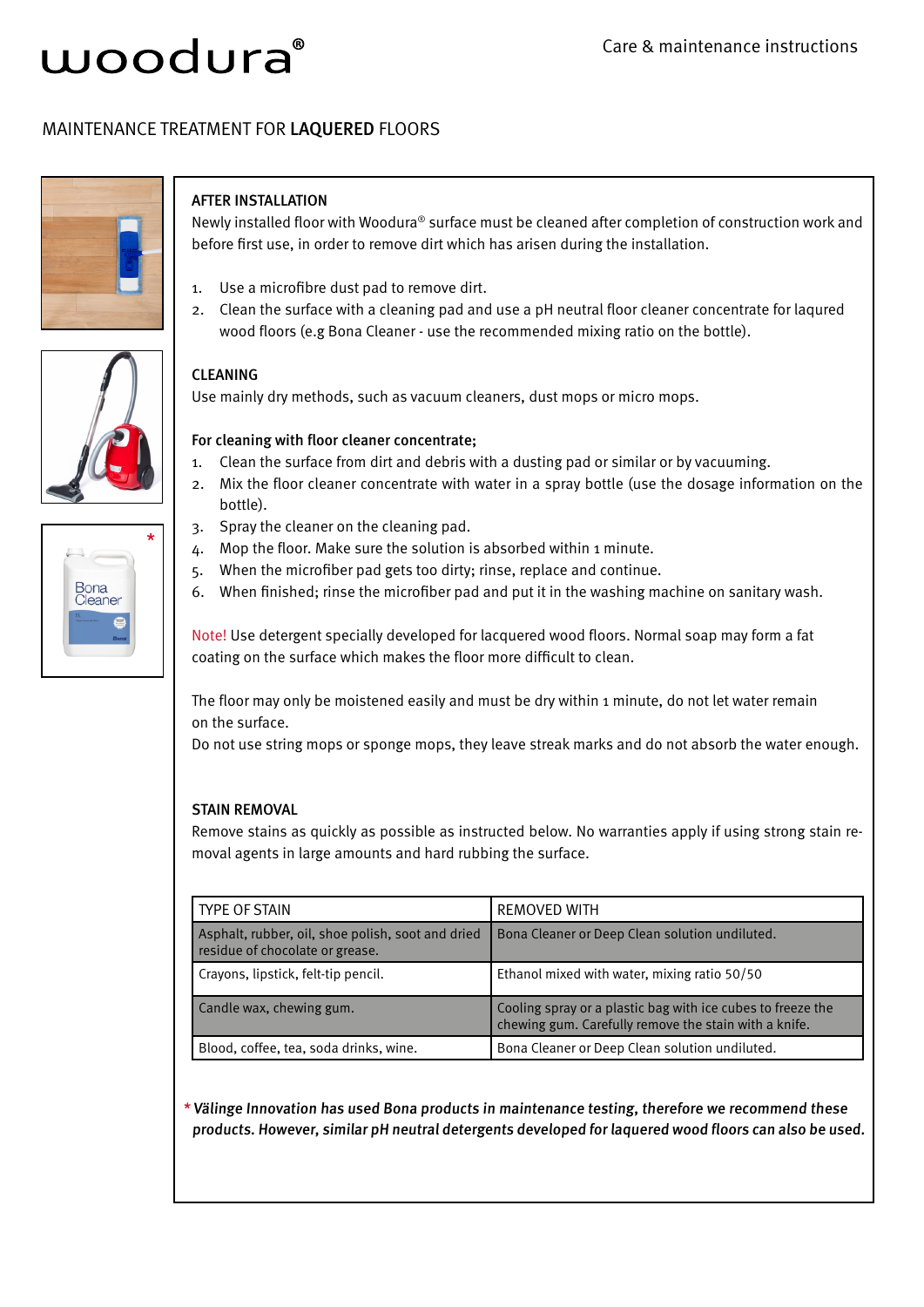#### MAINTENANCE TREATMENT FOR OILED FLOORS

#### HOW TO USE MAINTENANCE OIL - IF REQUIRED

How often the floor needs to be oiled depends, among other things, on use, cleaning, exposure to sunlight, etc. If you perform the maintenance treatment a few times during the first years, the floor provides an extra strong, moisture-resistant surface that is easy to clean. After this, maintenance treatment is usually performed every second year. Keep in mind that areas exposed to greater wear than the rest of the floor can be treated separately. The more often the maintenance is performed, the better the result.





#### INSTRUCTION

- 1. The surface must be dry and free from dust and dirt. Vacuum or use a dust mop to remove all dirt.
- 2. Clean the surface well by using a hand pad holder or a buffer machine with a red pad. Use a pH neutral floor cleaning concentrate for oiled wood floors (e.g Osmo Wash and Care 8016 - use the recommended mixing ratio on the bottle). After the floor is cleaned, wipe it with clean water so no detergent or dirt is left on the floor. Be careful when using water on wooden floors.
- 3. Let the surface dry at least 30 min. before continuing to the next step. The surface must be completely dry before continuing to the next step.
- 4. Apply a thin layer maintenance oil for wood floors (e.g Osmo Maintenance Oil) along with the grain. Use a hand pad holder with a white pad alt. buffer machine and a white pad. For white oiled floors: use a white pigmented maintenance oil (e.g Osmo Maitenance oil white 3440).
- 5. Use a white pad to remove leftovers.
- 6. Let it dry 3-4 hours, ensure good ventilation. Drying time applies in normal climatic conditions, 20°C and RH 50%. At lower temperature and/or higher humidity is the drying time extended.

 Recommended dosage: Approx.  $125 \text{ m}^2$  / liter.

Note! Maintenance oil contains drying oils which can self combust. Put oily rags, paper and other fibrous material in a can water or a metal can.

\* Välinge Innovation has used Osmo products in maintenance testing, therefore we recommend these products. However, similar pH neutral detergents developed for oiled wood floors can also be used.